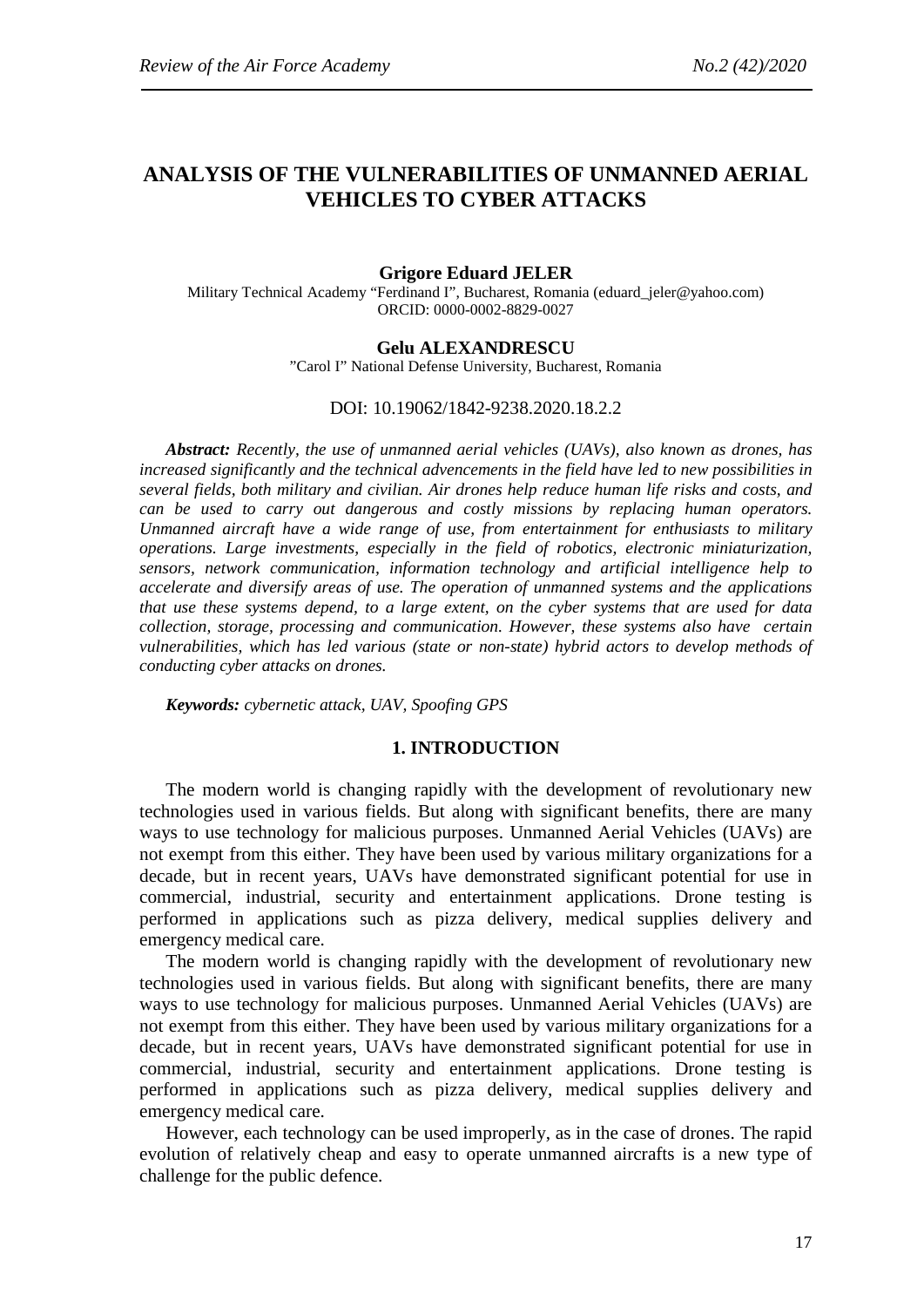Whether the operator is a careless enthusiast or a malefactor, an undetected drone can pose a significant threat to safety and security. The continuous need to develop drones will lead to a new possibility of use, with extensions that can be mounted as shown in Fig. 1.



**FIG.**1 Useful loads that can be used for improper purposes [1]

Incidents with commercially purchased drones are reported almost daily in the international press. There have been situations in which drones have been observed in the vicinity of airports or even on the airways of aircrafts, at political events, spying over car test tracks, and even being used to smuggle drugs into prisons or transport them across the border, etc. [2]. The most spectacular use of autonomous systems in hybrid threats is the Houthi rebels' drone attack on Saudi oil facilities. Saudi Arabia has the most modern automated AA defense system under the name of Peace Sheild (17 American fixed radars AN / FPS-117, 6 American mobile radars AN / TPS-43, 5 E-3 A aircraft and 2 SAAB-2000 (AWACS), 10 medium-range missile batteries MIM-23 HAWK, 5 long-range missile batteries MIM-114 Patriot and dozens of Crotale short-range missile batteries and AA artillery. The attack had devastating effects on the economy of Saudi Arabia and the oil-rich sultanates in the Gulf area [3].

An attacker can be classified:

# **1. In terms of his location in the system:**

- external location - An external attacker is more common. Because it is external to the system, it does not require authentication or authorization and can easily perform lowcost attacks.

- internal location - The internal attacker is a trusted person of the system (pilot, ATC controller, airport technician, etc.).

# **2. In terms of the physical position of the attacker:**

- on the ground - This type of attacker is the most common. Against this type of attacker there are possibilities to counteract the attacks using different detection and attenuation techniques;

- aerial - This type of attacker, capitalizing on technological advances, may include drones, UAVs, autonomous activation of luggage devices or passengers with miniature devices capable of carrying out attacks.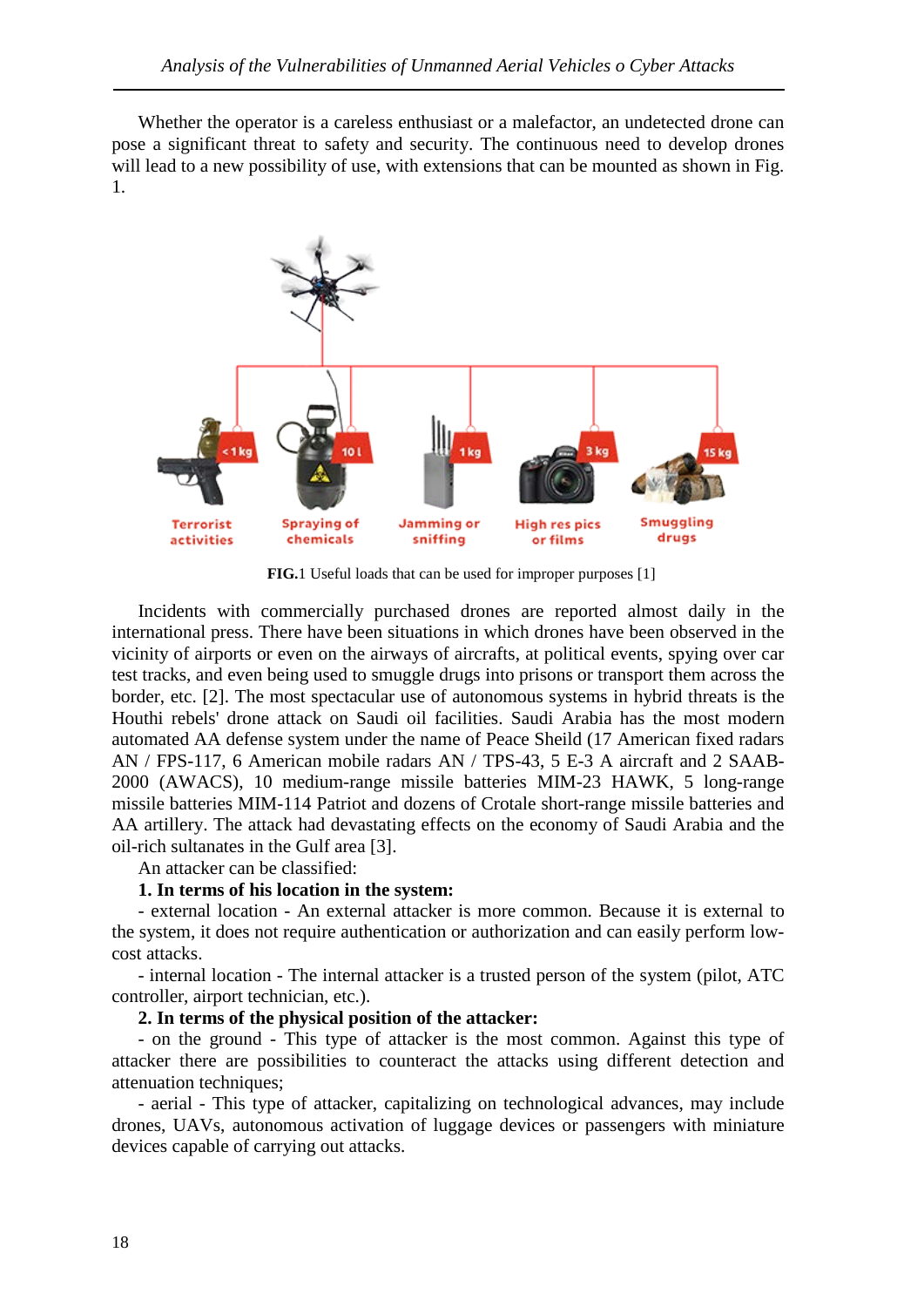# **3. According to the attacker's objectives:**

- pranks - These types of attackers are the least dangerous but nevertheless, the impact on security can be considerably greater than expected. For example, attackers may be unprepared pilots, technology testers, and so on.

- abusive utilization - this type of attackers may have different motivations, including money, fame, messaging, paparazzi and, finally, pilots who intentionally abuse their access to ADS-B technology;

- criminal intentions - such attackers can have two main motivations - money and / or terrorism.

- military / intelligence - these attackers may be motivated at the state level, such as espionage, sabotage, etc. and may include military or intelligence-related agencies [4].

# **2.THE GENERAL STRUCTURE OF THE UAV SYSTEM AND POTENTIAL CYBER ATTACKS TARGETTING THE UAV**

An overly simplistic perspective of an UAV is that it is an aircraft from which the human crew has been replaced by a computer system and a radio link. The aircraft is only one part, although an important part, of a total system. The entire system functions as a complete and includes, as shown in figure no. 2, the following components:

- a) a ground control station (CGS) that shelters the system operators, the interfaces between the operators and the rest of the system;

- b) the aircraft carrying the payload (video camera, various sensors, radar, etc.);

- c) the communication system between the CGS that transmits control inputs to the aircraft and returns the payload data and other data from the aircraft to the CGS (this is usually obtained by radio transmission);

- d) support equipment which may include maintenance and transport items [5].

Due to the fact that the UAV system contains systems that work together, cyber attacks on the UAS target in parallel both the aircraft in flight (flight controller, payload operation), GCS, and communications. Figure 2 shows examples of cyber attacks against various components of UAV systems, having as an effect the defective conduct of the drone mission, taking control or crashing them.



**FIG. 1** Possible cybernetic attacks on UAV systems [6]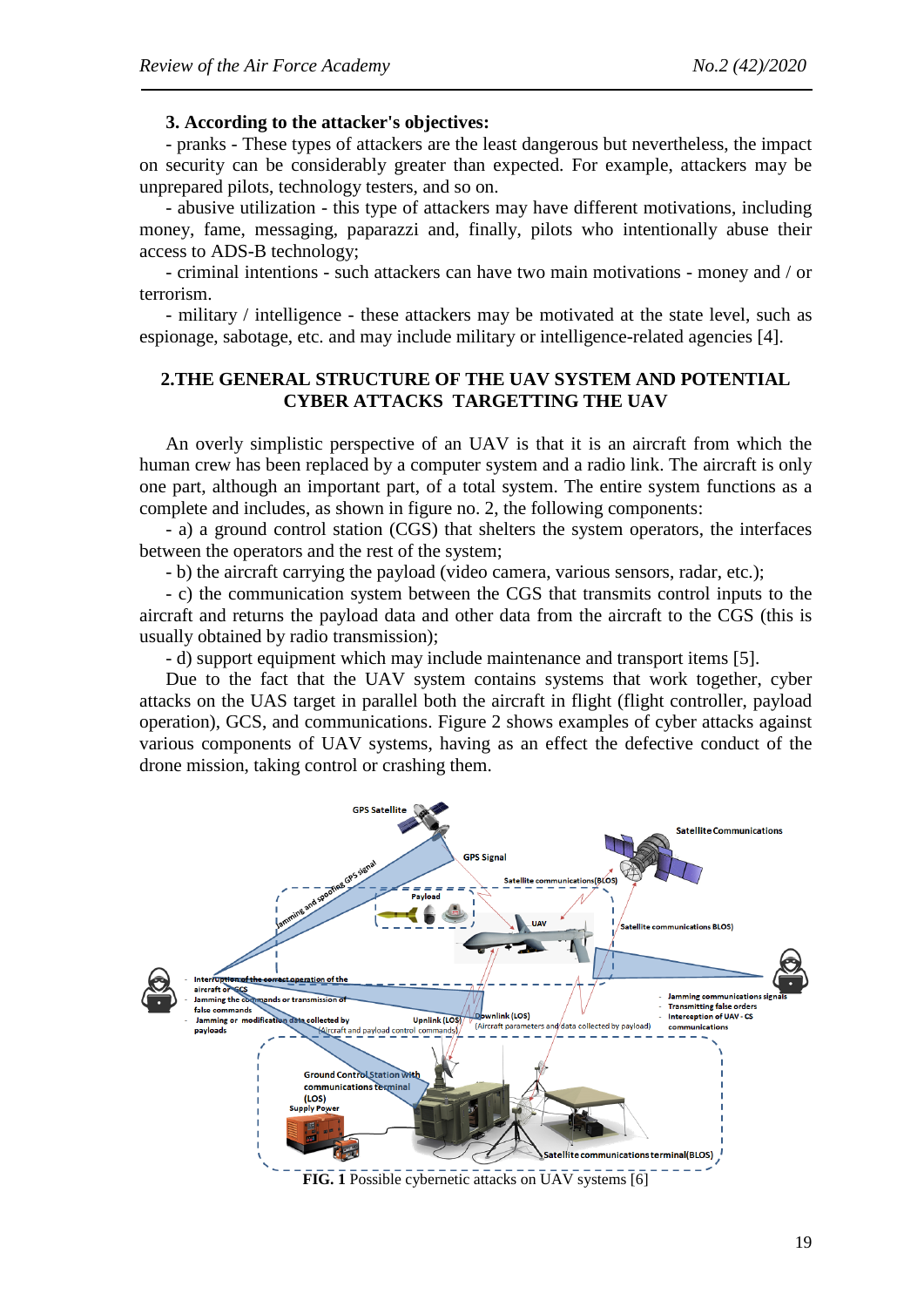# **3. ATTACKS ON DATA LINKS**

Communications within a UAV system are made through the following types of connections:

- GCS data link: data link between UAV and GCS (LOS)

- SatCoom data link: the connection between the GCS and the UAV via a communications satellite (BLOS)

- GPS data link: data link between UAS and GPS satellites

For a UAV to fulfill its mission successfully, it must communicate reliably with various entities in its network. These include CS, GPS navigation systems and satellite communications systems. However, these systems are vulnerable to various cyber-attacks such as packet data capture, message injection, message deleting, blocking and GPS spoofing. Attacks on communication systems can be classified as it follows:

**1. Passive attacks (Packet data capture)** are those in which the attacker tracks the data transmitted within the UAV system without interfering with them. This type of attack does not cause damage, has an increased risk (notice changes in the network newly introduced equipment, changing configurations, etc.) and is difficult or even impossible to detect. These attacks can be performed by a variety of methods, such as surveillance of telephone or radio connections, exploitation of emitted electromagnetic radiation, routing of data through additional less protected nodes. Although they do not present direct risks, this type of cyber-attack is preparing to carry out active attacks on drones. The higher risks of passive attack, interception of network information (actual or identifying data) occur in wireless networks. Examples of passive attacks on UAV systems are presented below:

- packet sniffing (Passive attack by simple observation or "listening" to traffic). Thanks to the omnidirectional antennas used in Wi-Fi standards, Wi-Fi is susceptible to the packet sniffing attack.

In the UAV network, attackers can target communications between aircraft and other network nodes if the network is not or is poorly encrypted. Intercepting data via packet sniffing can be used as a first step to launch complicated attacks, such as GPS spoofing and attacks by injecting ADS-B messages [7]. The press reported that the Iraqi insurgents, using commercial software (Sky Grabber) that captures music and TV images, went live in video streams from American UAVs. Hacking was possible because the planes used unprotected communications to increase performance [8].

- Keylogger is a form of spyware developed to monitor user keyboard actions without user consent, so that hackers can access personal information, such as login details, passwords, etc. Keylogging software is usually installed on your computer through your own unintentional downloads, with someone physically installing it on your computer without your consent. In the case of UAVs, the virus records the keystrokes of pilots while controlling drones in military operations, being able to take over passwords, commands, etc.

Undetected passive attacks aimed at taking over the encryption keys represent a major risk for the network, because not knowing the compromised keys creates gaps in the information security system by encrypting the traffic [9].

**2. Active attacks** (because it changes the state of computer systems, data, or communication systems) are those attacks in which the intruder engages either in stealing messages, or in modifying or inserting fake messages, or by overloading the network with packets (flooding). This means that the attacker can delete, delay or modify messages, can insert fake messages, can change the order of the messages, either in a certain direction or in both directions of a logical channel. These attacks can be classified into: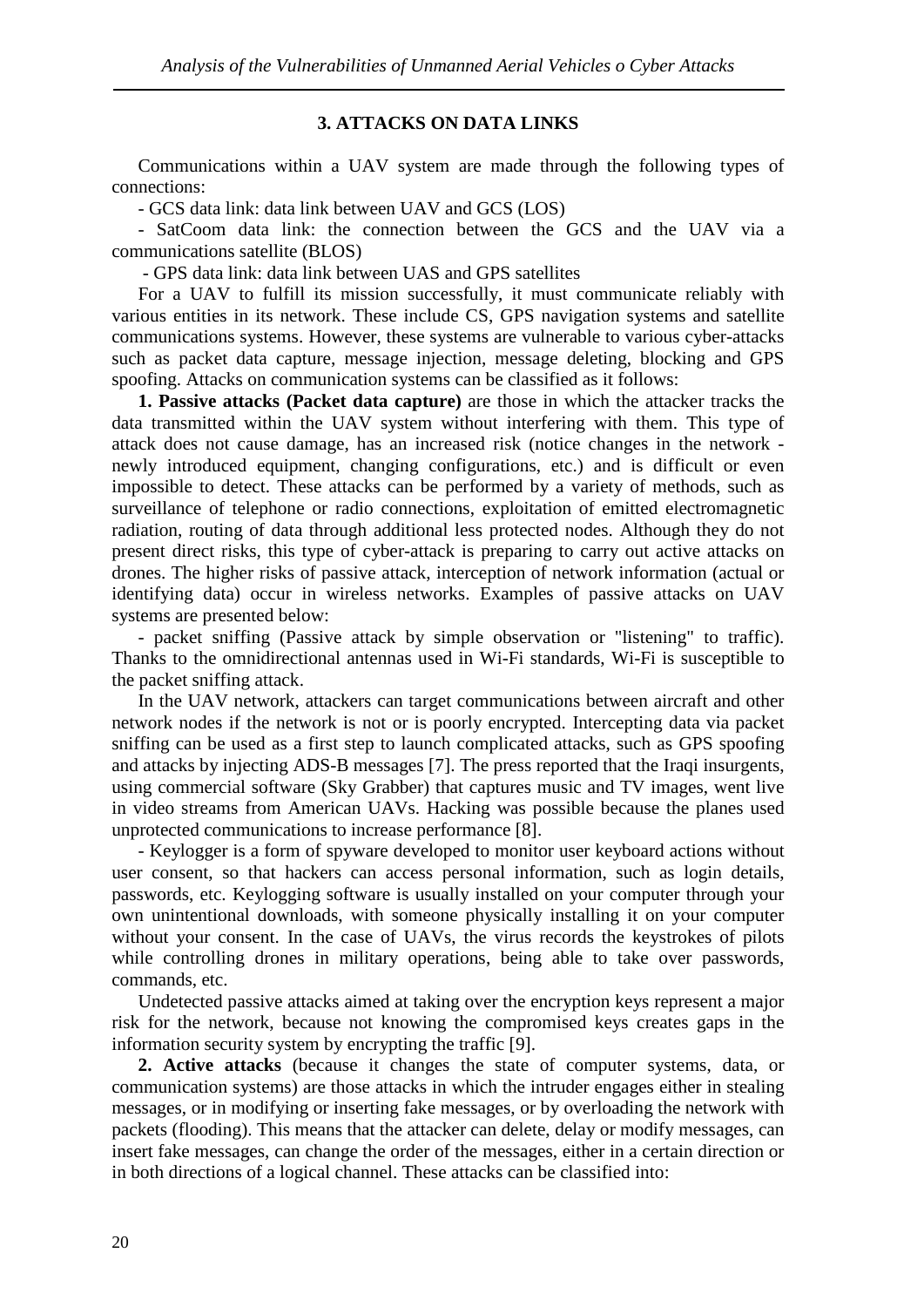**- DoS (Denial of Service):** In this attack, the attacker aims to prevent the communication systems in a network from transmitting and / or receiving data, sending numerous false signals to the targets, as shown in the figure no. 3. In any form, the DoS attack deprives beneficiaries of the right to the service or resource they are waiting for. In the case of UAS communications, a DoS attacker can send high-power wireless signals to block any of the data links. The attacker can also flood the communication channels by continuously sending known remote and control signals to consume bandwidth and interrupt the services provided by the network [7].



**FIG. 3** DoS attack on a UAV [10]

The algorithm for performing a DoS attack is:

# **1. Compilation of vulnerable agents**

- The network is scanned for potential vulnerabilities for the attacker to compile the list of agents to attack.

- There is the possibility of attacking systems by configuring automatic software to scan the network and take control of vulnerable agents.

# **2. Defusing**

- Weak points in terms of security and vulnerability of systems are misused by the attacker.

- Software codes are used to automatically attack and disable the control system for the person responsible for the availability, security, maintenance, and support of the system.

- Actions taken by the attacker to protect the code deployed for DDoS startup.

# **3. Connection**

- Protocols such as TCP or UDP used to connect to multiple agents and plan attacks according to a specific program.

- Attacks can be directed to either a single agent or to multiple agents [11]

**- MITM (Man-In-The-Middle)** – the attacker intercepts communications between the UAV and the control station and gains control of sensitive data, as shown in the figure no. 4. Users at the end are usually unaware of the attacker's manipulation.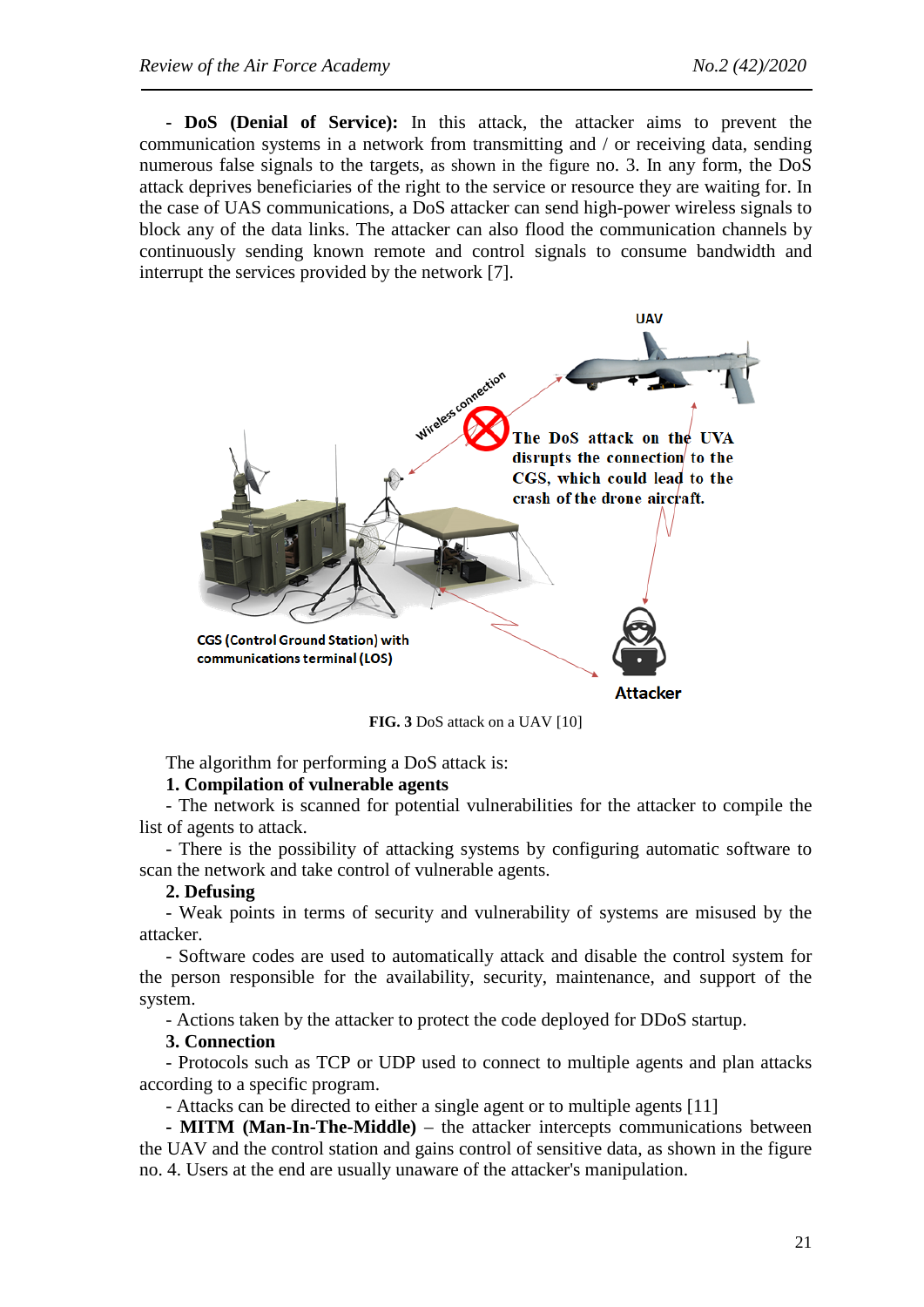A simple example of a MITM attack is the spoofing message disguised as a genuine email that misleads the user into a fake site. The user is then tricked into authenticating while the attacker listens to and collects credentials, such as passwords, usernames, and so on. The attacker falsifies the data and gains control over the communications network between the drone user and the remote-control device. The system details collected from the initial data capture help him to send the authentication commands to the drone as if it were the original user [12].



**FIG. 4** MITM attack on a UAV [10]

If the wireless network is password protected, the authentication keys can be obtained by the methods that will be presented below. A password, sometimes called an access code, is usually an arbitrary string of characters, including letters, numbers, or other symbols, used to confirm a user's identity.

**- a brute force attack:** is a crypto-analytic attack, which can be used for any type of encrypted data. Brute force attacks are effective for breaking passwords with a shorter length. This method involves systematically checking all possible keys until the correct key is found. In the worst case, this method involves traversing the entire search space.

**- dictionary - attacks:** looks for open ports, which are similar to the "brute-force" type, but to break the password are used words from the dictionary, combinations between them and alphanumeric characters. The system will check if there are all possible permutations and combinations until the password is broken [13].

**- aircracking:** This exploit is used to decrypt wireless passwords, it is a free security application that can recover passwords from packets captured with other applications (CommView, Wireshark, etc.) [14].

# **8. ATTACKS ON THE AIRCRAFT AND GROUND CONTROL STATION**

The operation of the flight controller depends exclusively on the information received from the ground control station via the data link and purchased by its environmental sensors. Due to the almost complete dependence of UAV operations on several inputs from the external environment, most attacks start with malicious external modifications of these inputs. In the following, we identify the attacks targeting the flight controller and GCS.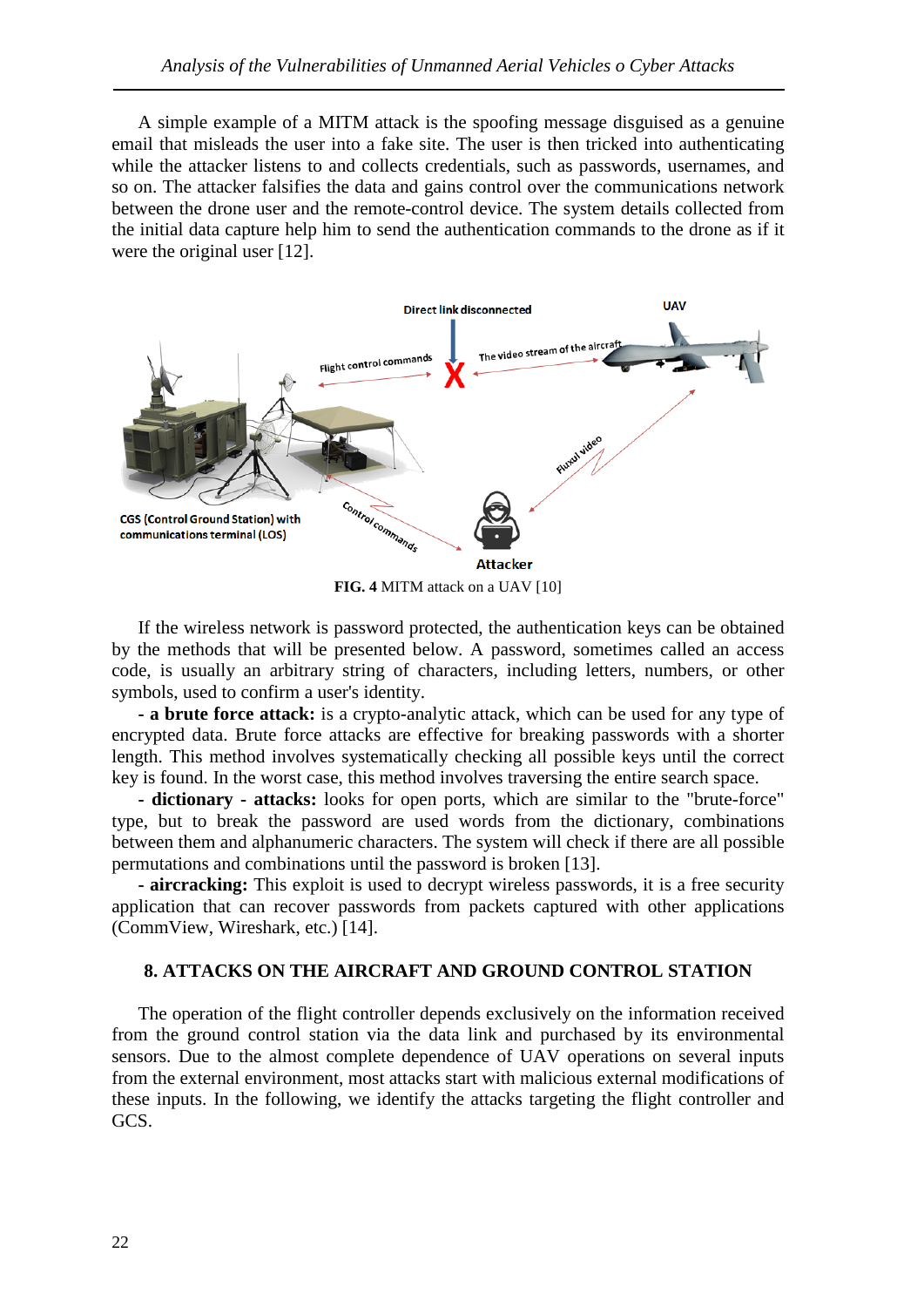**Trojan horse cyber-attack:** It is a type of malicious code or software that looks legitimate but can take control of the computer from CGS or UAV and that actually allow unauthorized access to a computer, respectively copying files, and even controlling the commands of the penetrated computer. A Trojan is designed to damage, disrupt, steal or, in general, cause other harmful actions on data or network. A Trojan acts as a bona fide application or file that can trick you into loading and running malware on your device. Once installed, a Trojan can perform the action for which it was designed. Thus, cyber attackers are able to infect computers in the UAV system with a Trojan virus and force it to land or crash, its pilot unable to intervene, to engage the systems. electronic weapons of the enemy, to deactivate or deceive the electronic equipment of the aircraft [15].

# **Spoofing GPS:**

GPS (Global Positioning System) refers to a group of satellites that provide signals from space that transmit positioning and synchronization data to ground receivers. Receivers then use this data to provide information to devices and vehicles, such as their position, timing, and speed. GPS satellites transmit both military (P-Code) and civilian signals [16]. The most common navigation method for a UAV is to use a system consisting of an inertial measurement unit (IMU) and a GPS receiver. A fundamental part of GPS is PRC (Pseudo Random Code), which is just a very complicated digital code or, in other words, a complicated sequence of "on" and "off" pulses. The signal is so complicated that it looks almost like a random electrical noise, hence the name "Pseudorandom." GPS satellites transmit signals on two carrier frequencies: the L1 carrier has 1575.42 MHz and carries both the status message and a pseudo-random code for synchronization, the L2 carrier has 1227.60 MHz and is used for the much more accurate pseudo-random military code. There are two types of pseudo-random codes:

- C / A (Course Acquisition) code that modulates the L1 carrier. It repeats every 1023 bits and modulates at a rate of 1 MHz. Each satellite has a unique pseudo-random code. The C / A code is the basis for the civilian use of GPS.

- P code (Precise). It is repeated in a seven-day cycle and modulates both the L1 and L2 carriers at a rate of 10 MHz. This code is intended for military users and can be encrypted. When encrypted, it is called a "Y" code. Because the P code is more complicated than the  $C / A$ , it is more difficult for ground receptors to detect it. Therefore, many military receivers start by first purchasing the  $C / A$  code and then switching to the P code [17].

GPS signals can be falsified (spoofing - performed by using directed interference with digital coordinate transmission systems between GPS transmitters and receivers [18]. As previously presented if military GPS signals are encrypted, thus resistant to spoofing, civil GPS waveforms are unencrypted, unauthenticated and openly specified in documents available to the public [19]. The combination of the known signal structure and the predictability of the data bit makes the GPS receiver on the UAV an easy target for spoofing attacks, with devastating effects on the aircraft (capture, misleading and directing to collide with other targets). The signal coming from the satellite is weak. Therefore, if an attacker uses a local transmitter on the same frequency, this signal would be stronger than the original satellite signal. The driver receives authentic signals from the visible GPS satellite, decodes them, falsifies the code phase, carrier phase and Doppler frequency and transmits them to the UAV as legitimate signals. false positions for the target UAV. In this particular case, the UAV would then be hijacked and put on hold for the attacker's next command [20]. Figure no. 5 shows a GPS spoofing attack targeting a GPS-guided UAV aircraft.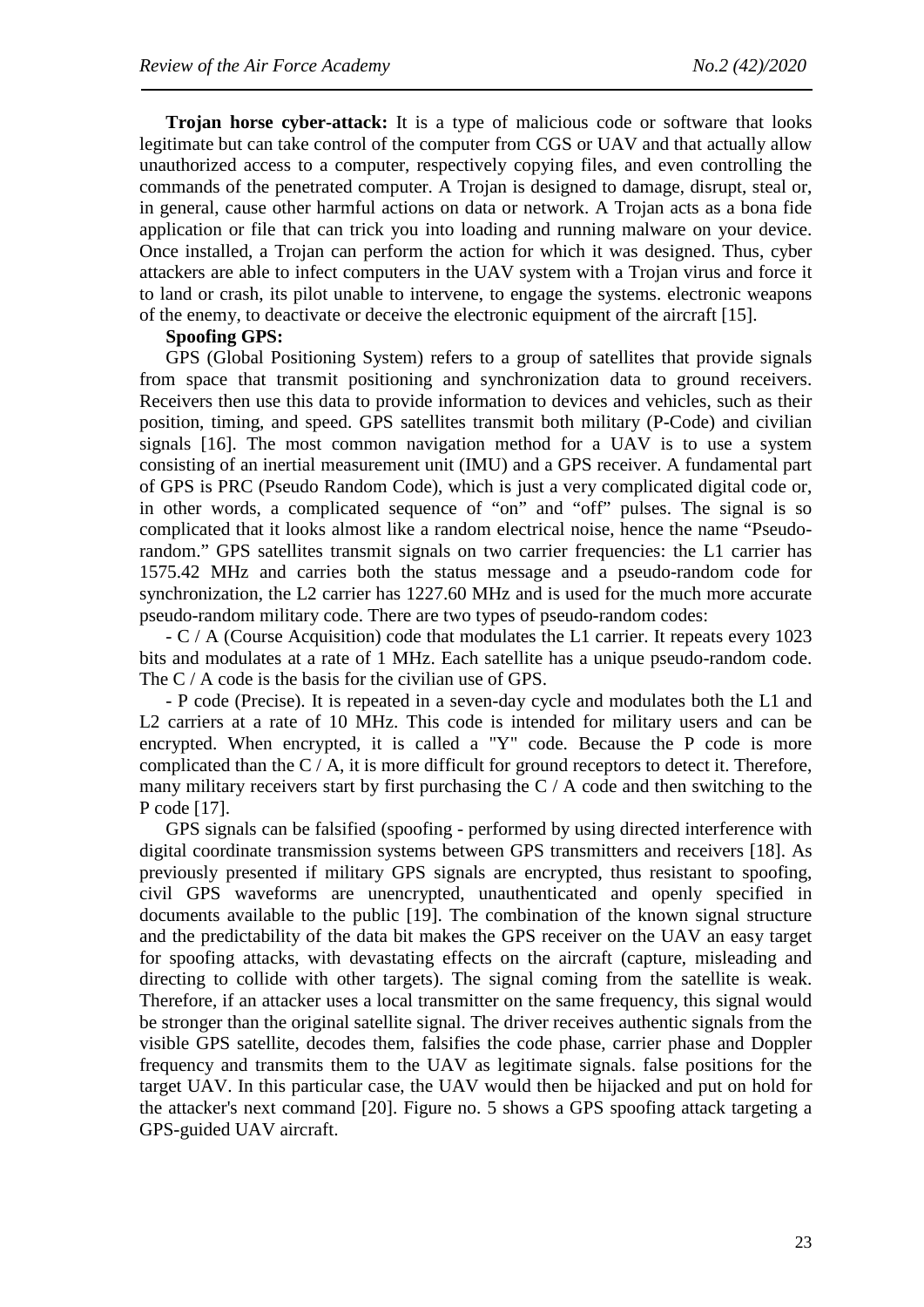

**FIG. 5** Spoofing GPS attack on a UAV [21]

**Attack on the ADS-B system (Automatic Dependent Surveillance Broadcast):** It's a surveillance technology in which an aircraft determines its navigation position through satellite navigation and broadcasts it periodically, allowing for its tracking. The information can be received by the Air Traffic Control Stations, as a replacement to the secondary surveillance RADAR, since interrogation from the ground is not required. It can also be received by other aircraft in order to provide a situation report which is used to prevent collisions. ADS-B is automated, hence it doesn't require an external stimulus; it is dependent, because it relies on the on-board systems to provide surveillance information to other aircraft and control posts. Data is broadcasted, the original source doesn't know who receives the data and there is no interrogation or bidirectional contact [22]. The ADS-B can receive data manipulation attacks, capturing and modification of the ADS-B messages, the real ones can be deleted, false ones can be injected and certain entities' communication channels can be blocked [7].

**Jamming of the GCS command and control signals:** A foe which tries to take control over a drone will first try to deactivate the reception of GCS control-command signals to the UAV. Loss of said signals forces the aircraft to perform an uncontrolled flight. But UAVs are usually designed to be fitted with a lost connection protocol, which, once the communication from the ground is lost for a certain period of time, the drone could follow a procedure by itself, which can, for example, command the UAV to return to its base, relying on GPS navigation. But in general, if the drone is attacked, it is susceptible that the attacker will also block GPS signals as well, which forces the UAV to fly in an uncontrolled manner [6].

#### **9. CONCLUSIONS**

- Unmanned Aerial Vehicles (UAV) are not only military and scientific solutions. The extraordinary growth of drone usage has led to a new era of aviation in the civilian domain, but also in the military, offering several benefits, such as economic, commercial, industrial, mainly because of their autonomy, flexibility and ease of use, with low costs and low energy consumption. However, their usage has led to the rise of multiple security, safety and confidentiality issues, which manifested through different cybernetic attack, threats and challenges.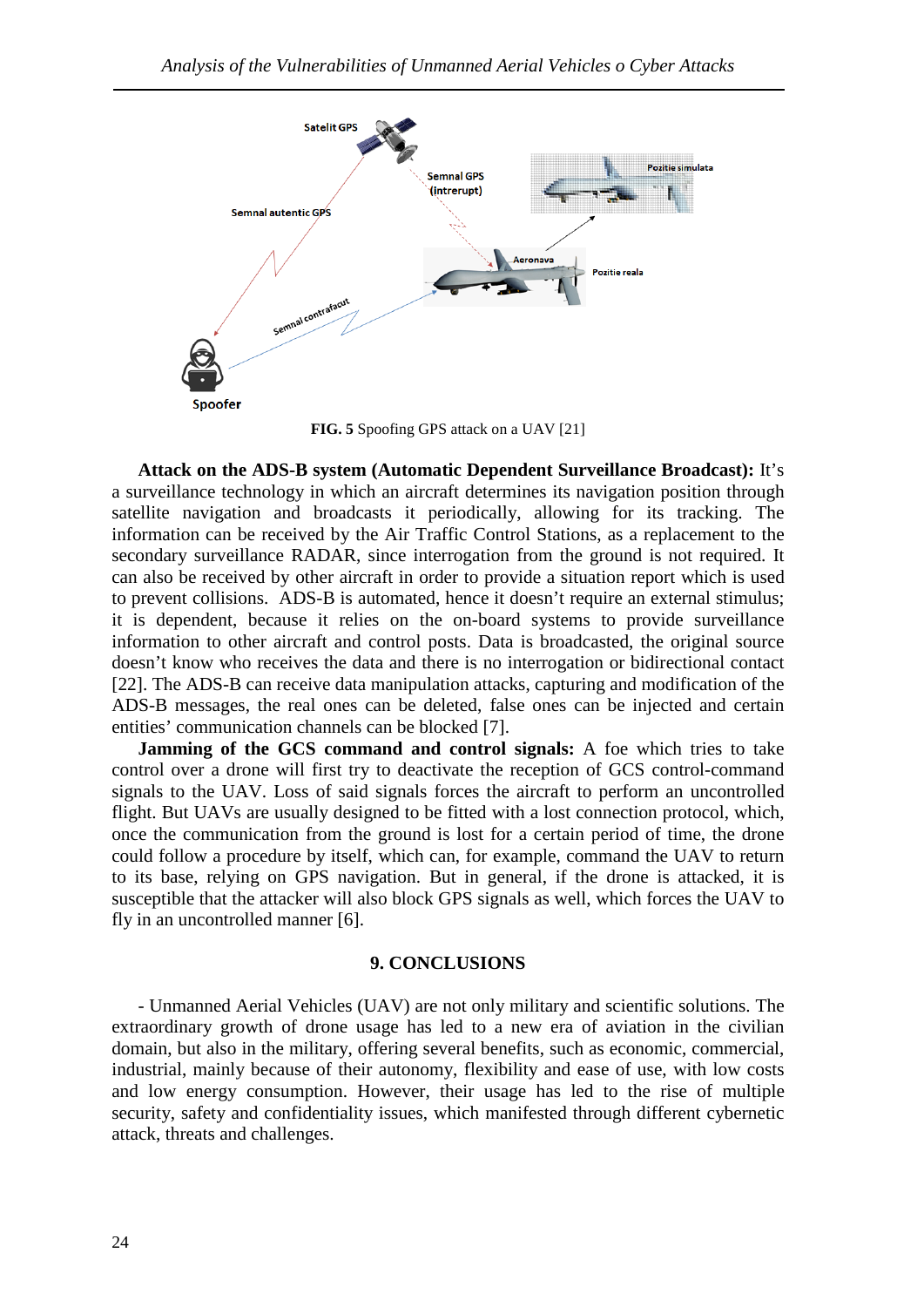- Thanks to the omnidirectional antennas used in Wi-Fi protocols, they are susceptible to passive attacks such as sniffing packet or Keylogger. Passive attacks have the following common traits: they don't cause damage (don't delete /modify data), break the confidentiality rules by stealing network information, they're aided by the routing of packages in less protected, high risk network nodes, they observe network changes(new equipment, configuration changes, etc.), they're hard or even impossible to detect. Undetected passive attacks are a major threat to the network, ending in the reveal of the encryption keys and leaving the network vulnerable to active attacks. Precautions can be taken, such as redirecting and encryption, but the risk of interception is still high, since knowing the direction the signals come from is not required to intercept the signal.

- Most drones rely on GPS navigation systems. Predictability and knowledge of the GPS signal properties create the opportunity for attacker to take control over the UAV and use it for personal gain. For this reason, GPS spoofing is one of the major threats to the UAV's.

-The ADS-B system is destined to large scale implementation in air traffic surveillance systems including on UAV's. One of the objectives of ADS-B is to increase the safety of air traffic. But this system is very easy to penetrate for an attacker, even with a less advanced technology. Attacks may vary from passive(listening) to active attacks (message blocking, detouring) endangering air traffic.

To conclude, despite their various benefits, UAV's are vulnerable to attacks because they are equipped with various on-board data collection sensors that can expose them. To be more precise, in the absence of human control, attacker have access to sensitive information and can provide false information to the UAV. The drone can also be captured and reprogrammed to carry on clandestine missions which can cause severe damage.

#### **REFERENCES**

[1]<https://teamsales.eu/en/drone-threat/> - accessed on 22.09.2020;

[2]. A.H. Michel, *Counter-drone systems*,Center for the Study of the Drone at Bard College, 2018, pp. 1-3;

- [3] <https://www.ziaruldegarda.ro/dronele-houthi-au-deschis-cutia-pandorei-partea-1/> accessed on 23.09.2020;
- [4] A. Costin, A. Francillon, *Ghost in the Air (Traffic): On Insecurity of ADS-B Protocol and Practical Attacks on ADS-B Devices*, Black Hat USA, pp. 1 -2, 2012*;*
- [5] Reg Austin, *Unmanned Aircraft Systems - UAVs Design, Development and Deployment,* 2010 John Wiley & Sons Ltd, pp.1;
- [6] Riham Altawyet. all, *Security, Privacy, and Safety Aspects of Civilian Drones: A Survey*, ACM Transactions on Cyber Physical Systems, Vol. 1, No. 2, Article 7, Publication date: December 2016, pp.7:8;
- [7] Mohsen RiahiManesh, Naima Kaabouch, *Cyber Attacks on Unmanned Aerial System Networks: Detection, Countermeasure, and Future Research Directions*, Computers &Security (2019);
- [8] [http://news.bbc.co.uk/2/hi/middle\\_east/8419147.stm](http://news.bbc.co.uk/2/hi/middle_east/8419147.stm) accessed on 30.09.2020;
- [9] M. Apetrii, *Introducere în securitatea rețelelor*, Centru de formare și analiză în ingineria riscurilor (CeFAIR), pp.12-13;
- [10] CharanGudla et all., Defense Techniques Against Cyber Attacks on Unmanned Aerial Vehicles, Int'l Conf. Embedded Systems, Cyber-physical Systems, & Applications | ESCS'18 |, pp.111;
- [11] Randall K. Nicholset all, *Unmanned Aircraft Systems in the Cyber Domain*, NPP eBooks. 27, 2019, pp.82-83;
- [12] HamidrezaModares, et all.,*Security of unmanned aerial vehicle systems against cyber-physical attacks*, The Journal of Defense Modeling & Simulation, November 2015, pp.3;
- [13] https://hackout.ro/ghidul-de-securitate-cibernetica/bruteforce/ accessed on 02.10.2020;
- [14] https://www.aircrack-ng.org/ accesat la data de03.10.2020;
- [15] https://www.theaustralian.com.au/national-affairs/opinion/war-by-remote-control/news-story/ accessed on 04.10.2020;
- [16] https://techterms.com/definition/gps accessed on 05.10.2020;